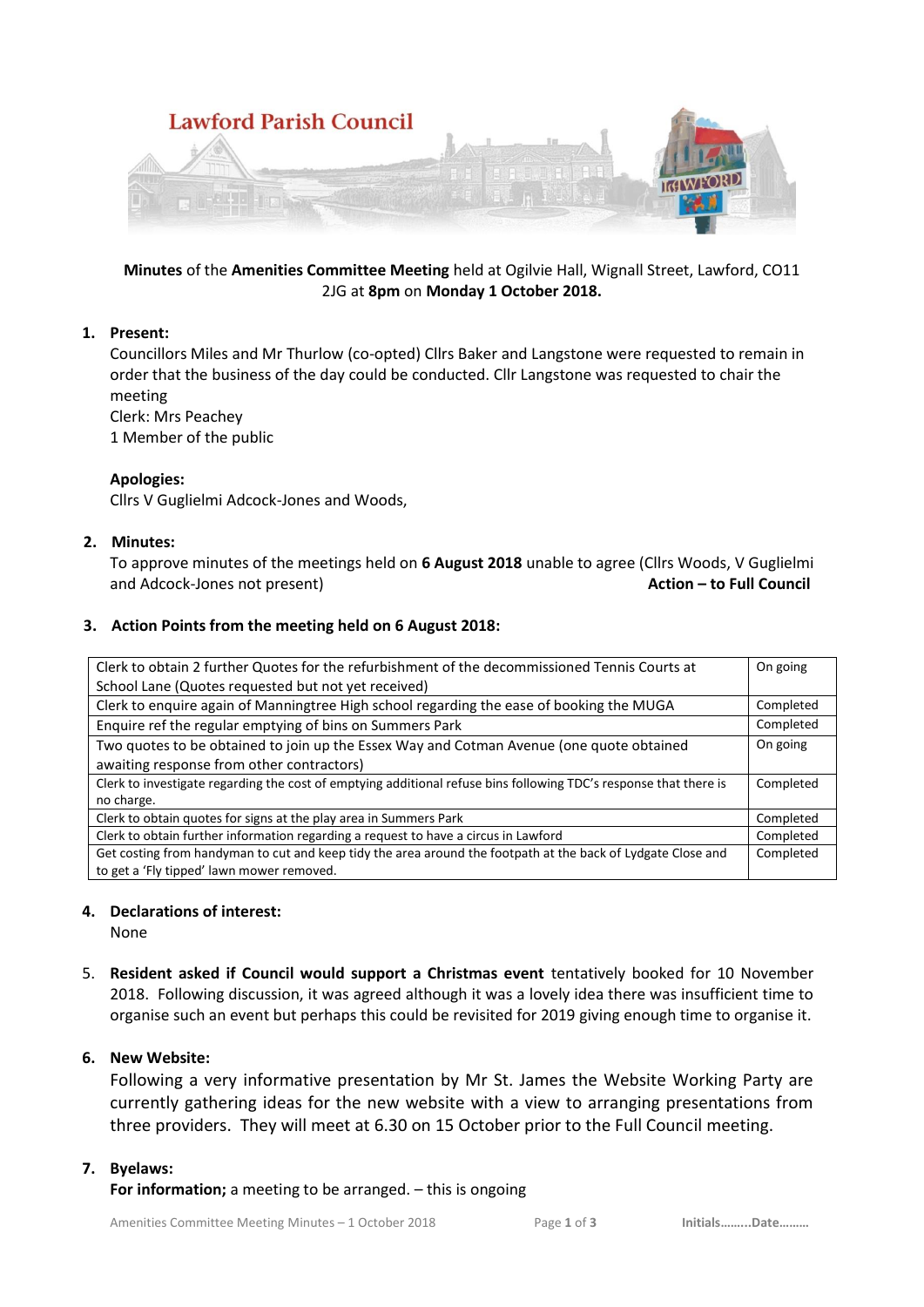# **8. Riverview:**

- a) Riverview purchase it was felt that as the committee was reduced in number this should be discussed by Full Council. **Action – to Full Council**
- b) **For information;** Glass and drugs paraphernalia is being found on the recreation ground. Cllr C Guglielmi is taking this up and council's Handymen will be making regular visits to clear the area.
- c) Quotes received to remove diseased Field Maple at Riverview (behind 33 Colchester Road) PIPS Trees & Landscaping £310.00 Essex Woodlands £350.00 Proposed PIPS Landscaping be appointed **Proposed:** Cllr Miles, **Seconded:** Cllr Langstone **Agreed Action – Clerk requested to instruct PIPS Landscaping**

### **9. School Lane:**

### **For information/discussion/decision:**

- a) Boat has been repaired and an insurance claim made to repair the vandalised parts.
- b) Further quotes requested but as yet not received for the below suggestions;
	- I. Renew the fencing and resurface the Tennis Courts
	- II. Provide adult fitness equipment
	- III. Remove the entire structure and return to grass, taking the electrics for the court Lights into consideration.

### **10. Strawberry Fields/New Play Area:**

#### **For information;**

- a) Formal registration documents for the first piece of land transferred to the Parish Council have been received. *Clerk has notified council's insurers of the acquisition.*
- b) Further quotes to join up the Essex Way and Cotman Avenue have been received, however it was felt an Emergency Amenities Committee meeting should be convened with all the committee present to discuss in depth. **Action – Clerk to arrange a meeting of all committee members**
- c) Bins response awaited regarding the discrepancy identified by TDC who said they only have 15 logged for emptying and not 17 as identified by LPC. Maps sent to TDC for resolution.
- d) Rose Builders have provided an alternative to the shingle drainage around the play area at Summers Park.
- e) Quotes received for play area signs:
	- Under 7's sign £71.95 + £10.00 carriage and VAT
	- Regulations sign £360.00 (no VAT) and £20 to replace the 'Es' defaced from the Riverview sign.

 **Proposed:** Cllr Langstone **Seconded:** Cllr Miles **Agreed Action - Clerk requested to order signs and get additional works carried out**

#### **11. Waldegrave Way:**

a) The rotted step log has been replaced

#### **12. Lawford Dale:**

Quote received for LPC's handyman to clear/cut area behind Lydgate Close and maintain on a regular basis.

#### **Cost; £600.00 to clear and 2-3hours per month to maintain**

Proposed this be taken to Full Council and Finance

### **Proposed:** Cllr Langstone **Seconded:** Cllr Miles **Agreed Action – take to Full Council**

#### **13. Flower bed – Cotman Avenue:**

**For Information;** fencing has now been relocated near the flower bed at the bottom of Cotman Avenue